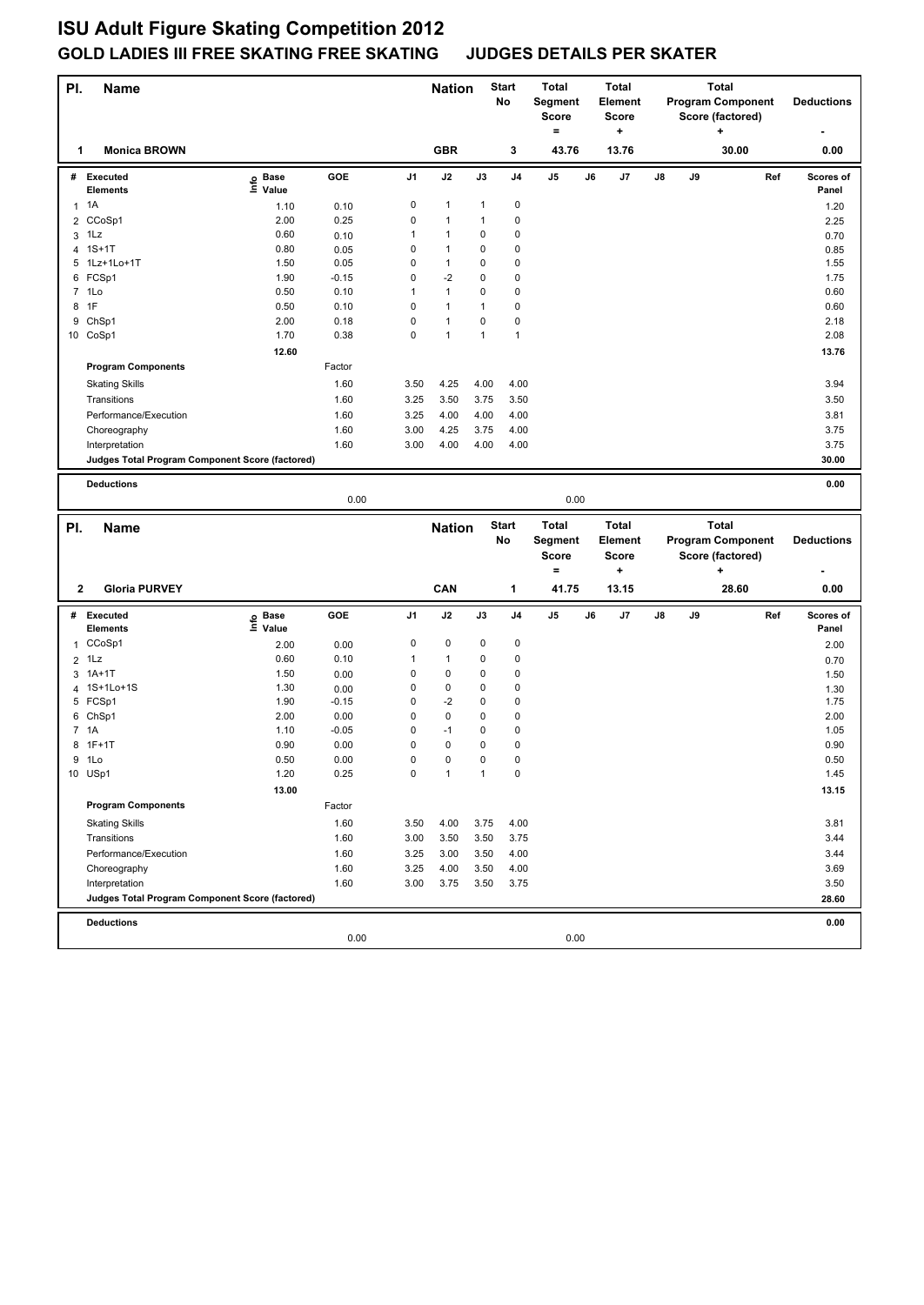## **ISU Adult Figure Skating Competition 2012 GOLD LADIES III FREE SKATING FREE SKATING JUDGES DETAILS PER SKATER**

| PI.            | Name                                            |    |                   |         |                | <b>Start</b><br><b>Nation</b><br><b>No</b> |             | <b>Total</b><br>Segment<br><b>Score</b><br>= |       | <b>Total</b><br>Element<br><b>Score</b><br>÷ | <b>Total</b><br><b>Program Component</b><br>Score (factored)<br>÷ |               |    |       | <b>Deductions</b> |                    |
|----------------|-------------------------------------------------|----|-------------------|---------|----------------|--------------------------------------------|-------------|----------------------------------------------|-------|----------------------------------------------|-------------------------------------------------------------------|---------------|----|-------|-------------------|--------------------|
| 3              | <b>Chevenne IRVINE</b>                          |    |                   |         |                | <b>CAN</b>                                 |             | 4                                            | 38.82 |                                              | 11.02                                                             |               |    | 27.80 |                   | 0.00               |
| #              | Executed<br><b>Elements</b>                     |    | e Base<br>⊑ Value | GOE     | J <sub>1</sub> | J2                                         | J3          | J <sub>4</sub>                               | J5    | J6                                           | J7                                                                | $\mathsf{J}8$ | J9 |       | Ref               | Scores of<br>Panel |
| $\mathbf{1}$   | 1F                                              |    | 0.50              | 0.10    | 1              | $\mathbf{1}$                               | $\mathbf 0$ | $\pmb{0}$                                    |       |                                              |                                                                   |               |    |       |                   | 0.60               |
|                | 2 1Lz+1Lo+1T                                    |    | 1.50              | 0.05    | 0              | $\mathbf{1}$                               | $\Omega$    | 0                                            |       |                                              |                                                                   |               |    |       |                   | 1.55               |
| 3              | 1F+Lo                                           |    | 0.50              | $-0.03$ | 0              | $\Omega$                                   | $\Omega$    | $-1$                                         |       |                                              |                                                                   |               |    |       |                   | 0.47               |
| 4              | 1S                                              |    | 0.40              | 0.00    | 0              | $\Omega$                                   | $\Omega$    | $\mathbf 0$                                  |       |                                              |                                                                   |               |    |       |                   | 0.40               |
| 5              | CCoSp1                                          |    | 2.00              | $-0.30$ | $-1$           | $-1$                                       | $-1$        | $-1$                                         |       |                                              |                                                                   |               |    |       |                   | 1.70               |
| 6              | 1A<<                                            | << | 0.00              | 0.00    | ÷.             | $\overline{a}$                             |             | ٠.                                           |       |                                              |                                                                   |               |    |       |                   | 0.00               |
| $\overline{7}$ | FCSp1                                           |    | 1.90              | $-0.45$ | $-1$           | $-3$                                       | $-1$        | $-1$                                         |       |                                              |                                                                   |               |    |       |                   | 1.45               |
| 8              | ChSt1                                           |    | 2.00              | 0.35    | 1              | $\mathbf{1}$                               | $\mathbf 0$ | $\mathbf 0$                                  |       |                                              |                                                                   |               |    |       |                   | 2.35               |
| 9              | $1S+1T$                                         |    | 0.80              | 0.00    | 0              | $\mathbf 0$                                | $\Omega$    | $\pmb{0}$                                    |       |                                              |                                                                   |               |    |       |                   | 0.80               |
|                | 10 CoSp1                                        |    | 1.70              | 0.00    | 0              | $\mathbf 0$                                | $\Omega$    | $\mathbf 0$                                  |       |                                              |                                                                   |               |    |       |                   | 1.70               |
|                |                                                 |    | 11.30             |         |                |                                            |             |                                              |       |                                              |                                                                   |               |    |       |                   | 11.02              |
|                | <b>Program Components</b>                       |    |                   | Factor  |                |                                            |             |                                              |       |                                              |                                                                   |               |    |       |                   |                    |
|                | <b>Skating Skills</b>                           |    |                   | 1.60    | 3.50           | 4.00                                       | 3.50        | 4.00                                         |       |                                              |                                                                   |               |    |       |                   | 3.75               |
|                | Transitions                                     |    |                   | 1.60    | 3.25           | 3.75                                       | 3.00        | 3.75                                         |       |                                              |                                                                   |               |    |       |                   | 3.44               |
|                | Performance/Execution                           |    |                   | 1.60    | 3.50           | 3.00                                       | 3.00        | 3.75                                         |       |                                              |                                                                   |               |    |       |                   | 3.31               |
|                | Choreography                                    |    |                   | 1.60    | 3.25           | 4.00                                       | 3.00        | 4.00                                         |       |                                              |                                                                   |               |    |       |                   | 3.56               |
|                | Interpretation                                  |    |                   | 1.60    | 3.00           | 3.25                                       | 3.00        | 4.00                                         |       |                                              |                                                                   |               |    |       |                   | 3.31               |
|                | Judges Total Program Component Score (factored) |    |                   |         |                |                                            |             |                                              |       |                                              |                                                                   |               |    |       |                   | 27.80              |
|                | <b>Deductions</b>                               |    |                   |         |                |                                            |             |                                              |       |                                              |                                                                   |               |    |       |                   | 0.00               |
|                |                                                 |    |                   | 0.00    |                |                                            |             |                                              | 0.00  |                                              |                                                                   |               |    |       |                   |                    |

<< Downgraded jump

| PI. | <b>Name</b>                                     |                              |         |                | <b>Nation</b> |             | <b>Start</b><br>No | <b>Total</b><br>Segment<br><b>Score</b><br>٠ |    | Total<br>Element<br><b>Score</b><br>٠ | <b>Total</b><br><b>Program Component</b><br>Score (factored)<br>$\ddot{}$ |    |       |     | <b>Deductions</b>  |
|-----|-------------------------------------------------|------------------------------|---------|----------------|---------------|-------------|--------------------|----------------------------------------------|----|---------------------------------------|---------------------------------------------------------------------------|----|-------|-----|--------------------|
| 4   | <b>Gabriele HUTTER</b>                          |                              |         |                | <b>GER</b>    |             | 2                  | 35.63                                        |    | 11.23                                 |                                                                           |    | 25.40 |     | 1.00               |
| #   | Executed<br><b>Elements</b>                     | <b>Base</b><br>١nf٥<br>Value | GOE     | J <sub>1</sub> | J2            | J3          | J <sub>4</sub>     | J <sub>5</sub>                               | J6 | J7                                    | J8                                                                        | J9 |       | Ref | Scores of<br>Panel |
| 1   | FCSp1                                           | 1.90                         | $-0.23$ | $-1$           | $-1$          | $-1$        | 0                  |                                              |    |                                       |                                                                           |    |       |     | 1.67               |
|     | 2 1F+1Lo                                        | 1.00                         | 0.00    | 0              | $\mathbf 0$   | 0           | 0                  |                                              |    |                                       |                                                                           |    |       |     | 1.00               |
| 3   | 1S                                              | 0.40                         | 0.00    | 0              | $\mathbf 0$   | 0           | $\mathbf 0$        |                                              |    |                                       |                                                                           |    |       |     | 0.40               |
| 4   | 1Lz                                             | 0.60                         | $-0.03$ | 0              | $-1$          | $\Omega$    | 0                  |                                              |    |                                       |                                                                           |    |       |     | 0.57               |
| 5   | CCoSp1                                          | 2.00                         | $-0.23$ | $-1$           | $-1$          | $-1$        | 0                  |                                              |    |                                       |                                                                           |    |       |     | 1.77               |
| 6   | ChSt1                                           | 2.00                         | 0.00    | 0              | $\mathbf 0$   | $\mathbf 0$ | $\mathbf 0$        |                                              |    |                                       |                                                                           |    |       |     | 2.00               |
|     | 7 1F                                            | 0.50                         | 0.00    | 0              | $\mathbf 0$   | $\mathbf 0$ | 0                  |                                              |    |                                       |                                                                           |    |       |     | 0.50               |
|     | 8 1S+1T                                         | 0.80                         | 0.00    | $\Omega$       | $\Omega$      | $\Omega$    | 0                  |                                              |    |                                       |                                                                           |    |       |     | 0.80               |
| 9   | 1Lz+1Lo+T                                       | 1.10                         | $-0.03$ | 0              | $-1$          | 0           | 0                  |                                              |    |                                       |                                                                           |    |       |     | 1.07               |
|     | 10 USp1                                         | 1.20                         | 0.25    | 1              | $\mathbf{1}$  | $\mathbf 0$ | 0                  |                                              |    |                                       |                                                                           |    |       |     | 1.45               |
|     |                                                 | 11.50                        |         |                |               |             |                    |                                              |    |                                       |                                                                           |    |       |     | 11.23              |
|     | <b>Program Components</b>                       |                              | Factor  |                |               |             |                    |                                              |    |                                       |                                                                           |    |       |     |                    |
|     | <b>Skating Skills</b>                           |                              | 1.60    | 3.00           | 3.00          | 3.25        | 3.75               |                                              |    |                                       |                                                                           |    |       |     | 3.25               |
|     | Transitions                                     |                              | 1.60    | 2.75           | 2.75          | 2.75        | 3.50               |                                              |    |                                       |                                                                           |    |       |     | 2.94               |
|     | Performance/Execution                           |                              | 1.60    | 2.75           | 3.25          | 3.00        | 4.00               |                                              |    |                                       |                                                                           |    |       |     | 3.25               |
|     | Choreography                                    |                              | 1.60    | 3.00           | 3.00          | 3.00        | 3.75               |                                              |    |                                       |                                                                           |    |       |     | 3.19               |
|     | Interpretation                                  |                              | 1.60    | 2.75           | 3.25          | 3.00        | 4.00               |                                              |    |                                       |                                                                           |    |       |     | 3.25               |
|     | Judges Total Program Component Score (factored) |                              |         |                |               |             |                    |                                              |    |                                       |                                                                           |    | 25.40 |     |                    |
|     | <b>Deductions</b>                               | Time violation:              | $-1.00$ |                |               |             |                    |                                              |    |                                       |                                                                           |    |       |     | $-1.00$            |
|     |                                                 |                              | 0.00    |                |               |             |                    | 0.00                                         |    |                                       |                                                                           |    |       |     |                    |